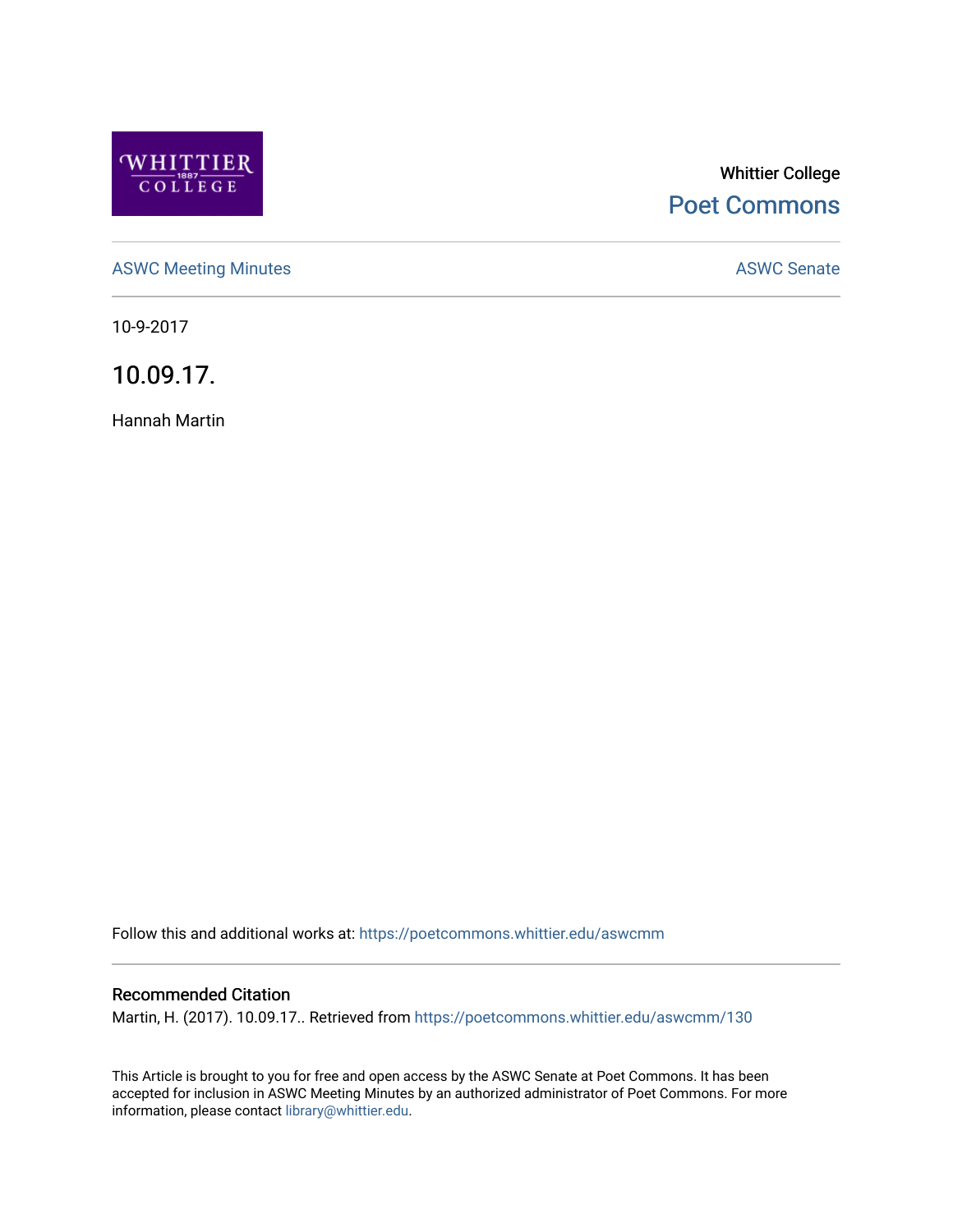

# **Meeting Minutes for October 9th, 2017**

- **I. Meeting is called to order at 7:03pm**
- **II. Moment of Silence/Inspirational quote:**

"The beginning is always today" –Mary Wollstonecraft Shelley **Read by Sen. Delgado**

# **III. Mission Statement**

**a.** The ASWC Senate, as the governing body of the Associated Students of Whittier College, is dedicated to the betterment of the college as an institution and as a member of the broader community. The Senate shall assist on-campus clubs and organizations in creating, promoting and implementing dynamic programs and events that involve students and add value to their educational experience. This body will act as an open forum for students to voice their opinions and desires, always keeping the best interests of the ASWC in mind. In all its actions, the Senate will serve the students first with integrity, dedication, responsibility and humility.

# **Read by Gonzalez**

# **IV. Roll Call-Secretary Scurr**

- **a. Present:** President Scurr, Vice President Monreal, Treasurer Conlon, Director Zonni, Director Wells, Representative Bertelsen, Senator Trout, Senator Gelinas, Senator Delgado, Senator Joachim, Senator Hidalgo, Senator Lowinger, Senator Gonzalez, Senator Segura, Senator Britton, Senator Merino, Senator Johnson, Senator Olague, Senator Bang-Guerin
- **b. Absent excused:** Senator Grossman, Senator Sternberg
- **c. Unexcused:**
- **V. Minutes Amendment/Approval**
	- **a. Approved by Sen. Hidalgo**
	- **b. Seconded by Sen. Merino**
- **VI. Public Voice**

### **a. Troy Chavez-Candidate for Whittier School Board**

- a.Graduated last year and is seeking the support of the ASWC Senate for his election
- b.Check out his Facebook page for more details!

# **VII. President's Message- President Scurr**

**a.** Dean Hartman wants to remind everyone of the hurricane relief meeting tomorrow in the Dean of Students Office on Tuesday  $10^{th}$  from 7:30-9:00pm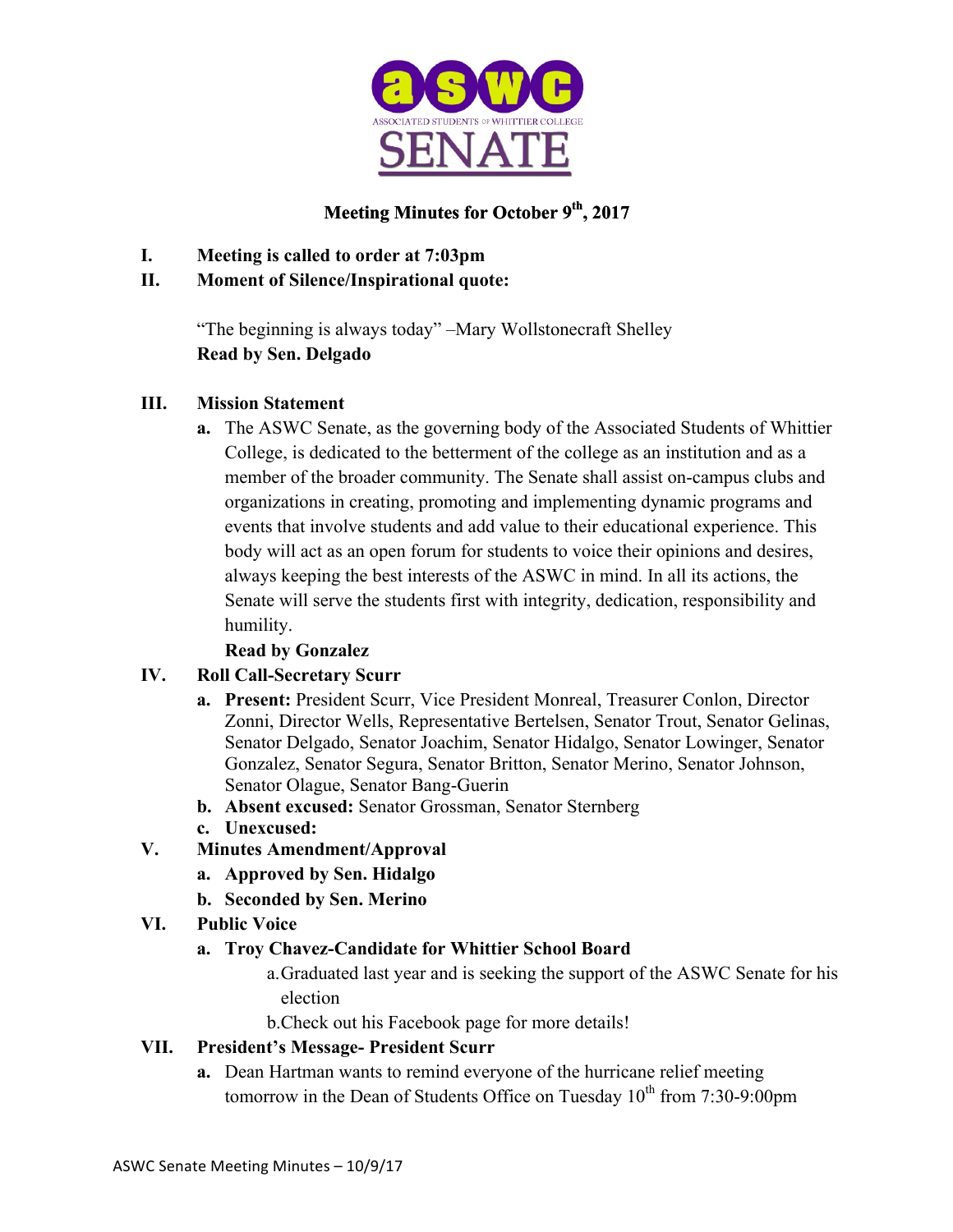a.Will be discussing alternative break service trips, charity/benefit festival, and donations

- **b.** Remind all senators that the Whittier Quaker traditional moment of silence is one of reflection. I would like you all to remember this tradition when speaking in meetings. Listen to each other as the Quakers did.
- **c.** No one came to Administrative Committee to discuss the final changes for the constitution. I would like to remind you all that you have three unexcused absences. Please keep in mind that the work that we do in meetings is extremely important and will shorten these meetings, and without your participation will fall apart.

### **VIII. Treasurer's Report- Treasurer Conlon**

- **a.** General Fund Balance:
- **b.** Operational Account Balance:
- **c.** Reserve Account Balance:
- **d.** Allocated thus far:
- **e.** First readings:
- **f.** Daily Calendar Considerations:

# **IX. Constituent Reports**

- **a.** Academic Affairs Chair *Sen. Trout*
	- a. I met with Dean Perez today (2:15pm) to talk about growing my constituency with a new bill that will consist of individual student councils. I will be meeting with Dean Good to finalize the structure of some of the details of the bill. Stay tuned!
	- b.There have been multiple reports of school email mishaps. Some students have found that when they try to log into their school emails that they will be logged into a different students account. My constituents are worried about privacy. I will be looking into this more this week.
- **b.** First Year Class Council- *Sen. Gelinas*
	- a. First year class counsel met and we discussed some ideas for the \$750 that we have.
	- b.We also discussed ideas for fundraising and for other events throughout the year. I talked with a lot of other first-year students and got their feedback about our ideas. This week was mostly brainstorming but we haven't put anything down in writing yet.
- **c.** Environmental Representative Advocate- *Rep. Bertelsen*

a.I have been talking to the wellness center

- **d.** Commuter Representative *Sen. Delgado*
	- a. I met with Jose Padilla and campus safety regarding the current parking slot numbers as well as their current practice of closing off Earl ham drive on the weekends for the Whittier christian high-school football games.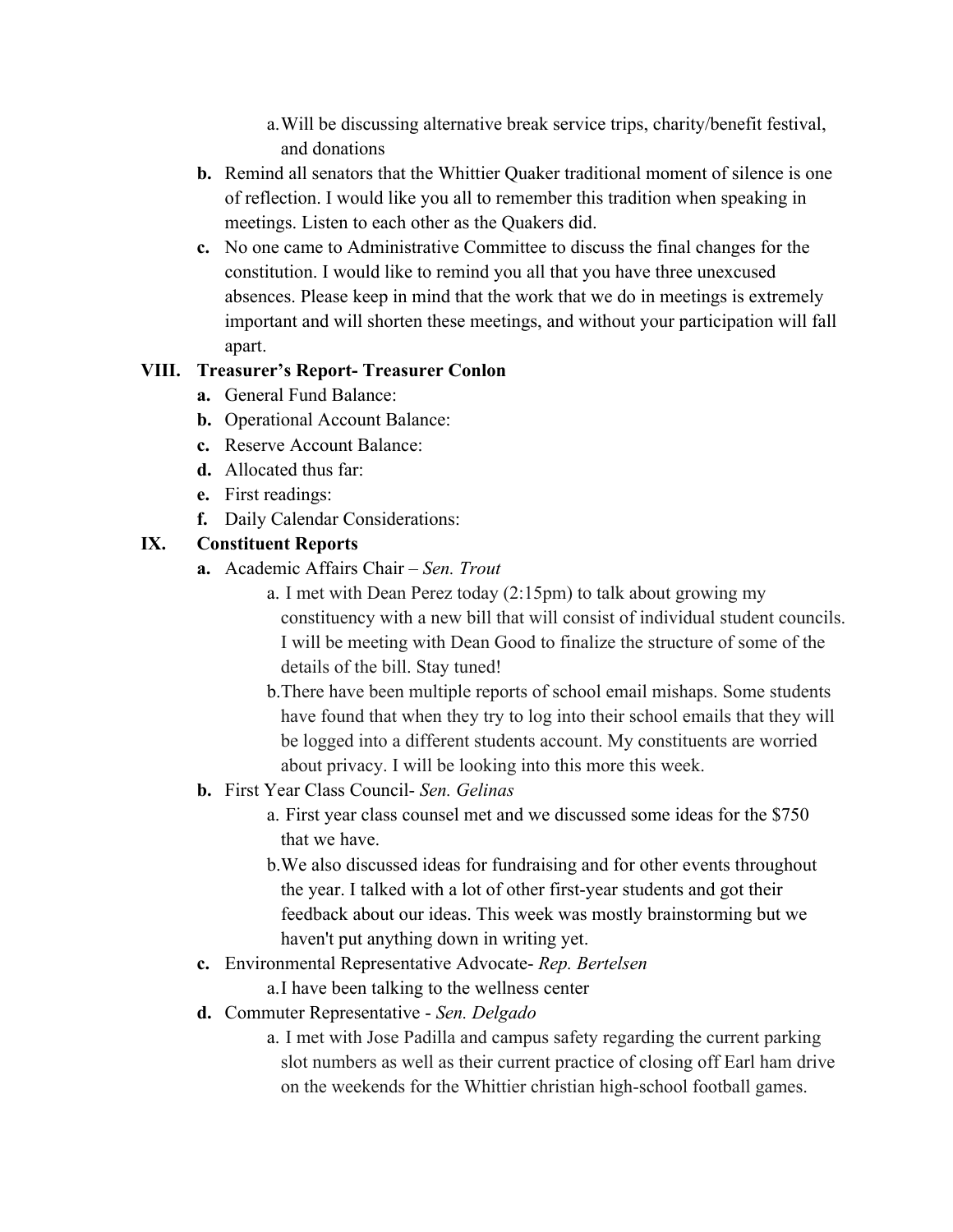They will not be restructuring the way they block it off. But, they are willing to reinstate the club cars to and from. They will also be breaking down the barrier at half time depending on whether or not the projected number of cars show up. As for the first meeting topic, he asked that we please first inquire about the information we are looking for with Joel Perez and then come back to him if any further question arise.

- b. I'm excited for the meeting Debbie Allison and I will be having tomorrow at 10 am with the Metro Bus company going over the contract to bring our students a 45% off discount on the metro tap card.
- **e.** Residential Hall Representative *Sen. Yitayew*
	- a.I have planned to meet with RAs by the end of the week, in these meetings I plan on discussing any issues facing any residential halls. A recent issue that was resolved was a fire alarm that has been bothering students of Harris C, I feel that resolving small issues like this will show that senate cares about the living conditions of our students.
- **f.** Student Body Representative *Sen. Hidalgo*
	- a.keeping the space clean, I've had reports of blood being on the walls of bathroom stalls, an toilet paper all over the floor. Keep the space clean, and be considerate of fellow students.
	- b.Student feedback: the committee will be meeting with Joel Wednesday at 3. Jesus will talk about his meeting with camp
- **g.** Student Body Representative *Sen. Grossman*
	- a. Absent, excused
- **h.** Student Body Representative *Sen. Lowinger*
	- a. I have been in communication with Lead PSALA members to discuss the logistics of incentivizing attendance of sporting events. I have also collaborated with other constituents to create social media accounts (@thepoetpit) to promote various school events, athletic or otherwise, and to boost school pride.
- **i.** Student Body Representative *Sen. Joachim*
	- a. Contacted Dean Perez in order to form a campus wide survey to determine how easily stuents feel they are able to voice their concerns on campus. As a result, I will be bringing this idea to Advocacy Committee in order to schedule a time with the EMS to reserve a spot in front of the CI to host a survey.
- **j.** Diversity Council Representative *Sen. Gonzalez*

a.Over the weekend Halo Halo was part of the planning meeting and info session for the 38th Annual Friendship Games. 7 people from Whittier attended and there were 20 other schools in attendance. Friendship Games will be in two weeks on October 28th. The Friendship Games is a huge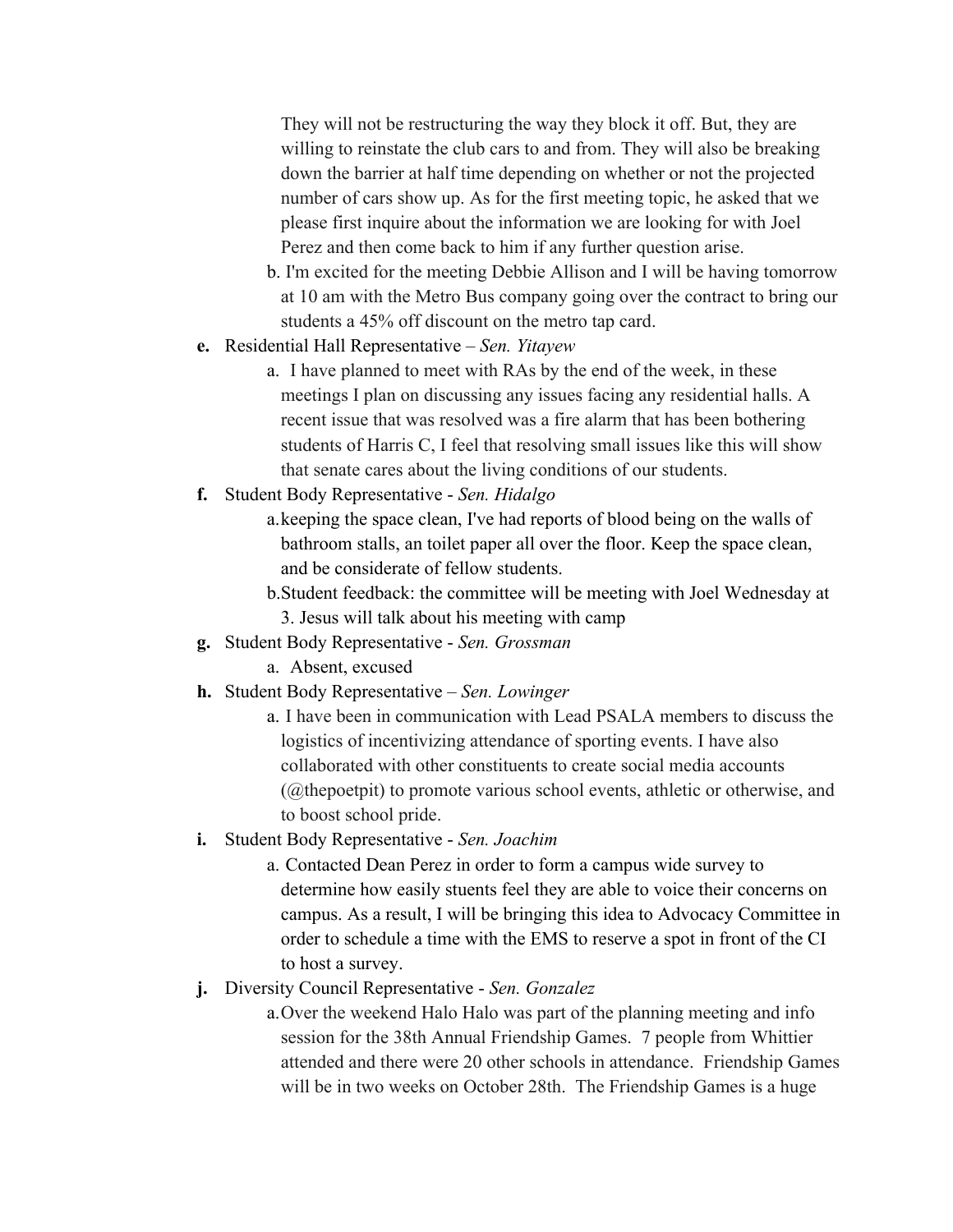event, typically there are over 6,000 students in attendance every year with over 40 different Southern California universities and colleges represented. The Friendship Games are for Filipino organizations but any person that identifies as Filipino or is even affiliated with the culture is welcome to join. Celebrate Spirit, Pride, Unity and Friendship. If students would like more information on how they can get involved, they can contact abalocat@peots.whittier.edu or halohalo@poets.whittier.edu.

1. Their next meeting will be this Wednesday at 4:30pm in BallLLC. b.The Office of Equity and Inclusion will be hosting the LGBTQIA+ Ally Training this Wednesday, October 11th from 3-5pm in the LEAP Conference Room. It is open to all students, faculty and staff. Learn how to become an ally to members of the LGBTQIA+ community and make this campus more inclusive and safe for all.

- c.Diversity Council's next general meeting will be tomorrow at 5:30pm in the Office of Equity and Inclusion.
- **k.** Inter-Club Council Representative *Sen. Britton*
	- a. Student advocacy meeting. Set up meeting with disability services to discuss railing
	- b.Budget committee meeting discussed amendments to constitution and to the clarity and efficiency bill
		- 1. So far have received sentiments of support
- **l.** Social Justice Coalition Representative *Sen. Segura*
	- a.Circle K will be requesting money for a social and blanket making event at tonight's meeting.
	- b.Latinos of Tomorrow will be tabling at George Washington Prep High School on Wednesday October 18th.
	- c.The next Social Justice Coalition meeting is scheduled for October 23rd.
- **m.** Media Council Representative *Sen. Merino*
	- *a.***VPS:** Applying for Spanish Film Festival, Working on collaboration with CEC
	- *b.***QCTV:** Wednesday Wellness Tips shot with VPS
	- *c.***WCSN:** 2 soccer broadcast over weekend, flypack training for staff, broadcasts tonight (Soccer) and 3 this weekend (football, Waterpolo, Soccer)
	- *d.***QC:** Covered Vegas incident, covering Trump Protest at the Shannon Center, figuring fund
	- *e.***Media Council:** Looking into a Media Council credit card
- **n.** Poet Student Athlete Leadership Academy Male Rep- *Sen. Johnson*
	- a. Men's football lost this past weekend at Chapman, next game at home this Saturday at 1pm vs. Pomona Pitzer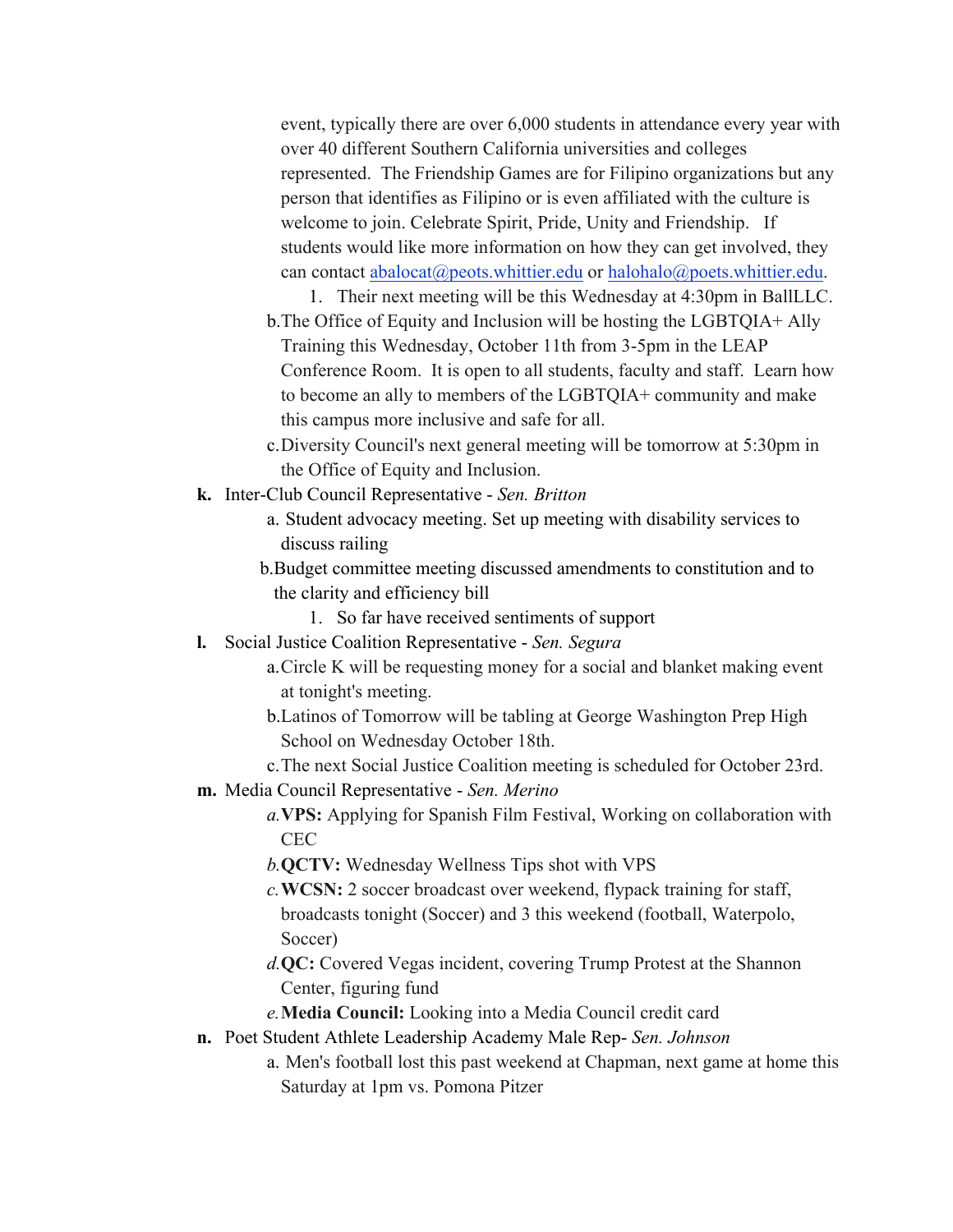b.Men's soccer lost a close game to Occidental, they have a bye on Wednesday and play again on Saturday at home vs. Chapman

- c.Men's Water Polo played in a tournament this past weekend and went 2-2.
- **o.** Poet Student Athlete Leadership Academy Female Rep- *Sen. Olague*
	- a.Women's Golf concluded their fall season against Chapman. Kajal Vitha placed 2nd, Ciara Clark placed 4th, and Kainani Ho placed 7th.
	- b.Women's Soccer lost to Occidental this Saturday and are currently playing Cal Lutheran tonight.
	- c.Women's Volleyball played in the Cal Lu tournament this weekend. They won 3 games and lost one.
- **p.** Inter-Society Council Male Rep- *Sen. Sternberg*
	- a. Absent, excused
- **q.** Inter-Society Council Female Rep- *Sen. Bang-Guerin*
	- a. Franklins: Friday Oct 13 Open House at Brickhouse Pizza. Free Pizza and back rubs
	- b.Ionians: Blaze Pizza Fundraiser next Friday Oct 20: 5-9PM
	- c.Metaphonians: Open house Oct 16 at the Garrett house 6PM
	- d.Palmers: Open House 10/10 from 6-8PM
	- e.Sachsens: Open House Wed Oct 11, StoJo courtyard, Campfire, S'mores, Weenies, Everyone but Colin Greenup allowed to come
	- a.Thalians: Open House on Oct 12 at 6:29 PM at the Garrett House

### **X. Committee Reports**

- **a.** Administrative –*Vice President Monreal*
	- a. Wednesdays at 1:30 in the Senate Office
- **b.** Budget- *Treasurer Conlon*
	- a.Fridays at noon in the Senate Office
	- b.Budget committee is done with its bill and is looking forward to hopefully getting it passed tonight
- **c.** Campus Relations- *Director Wells*

a. We have 3 new Senators and moved our meeting time to Friday's at 1:30pm.

**d.** Elections- *Secretary Martin*

a. Elections is cancelled this week

b.We will be back next week to take a look at the Election Code at 3:30 on Tuesdays

**e.** Program Board – *Director Zonni*

a. Met with Program Board E-Board

b.Met with Program Board Chairs at our Weekly Tuesday Meeting at 5 c.Reviewing applications for Program Board Committee Chair Positions d.Co-chaired the Weekly Culinary Committee Meeting on Friday at 9:30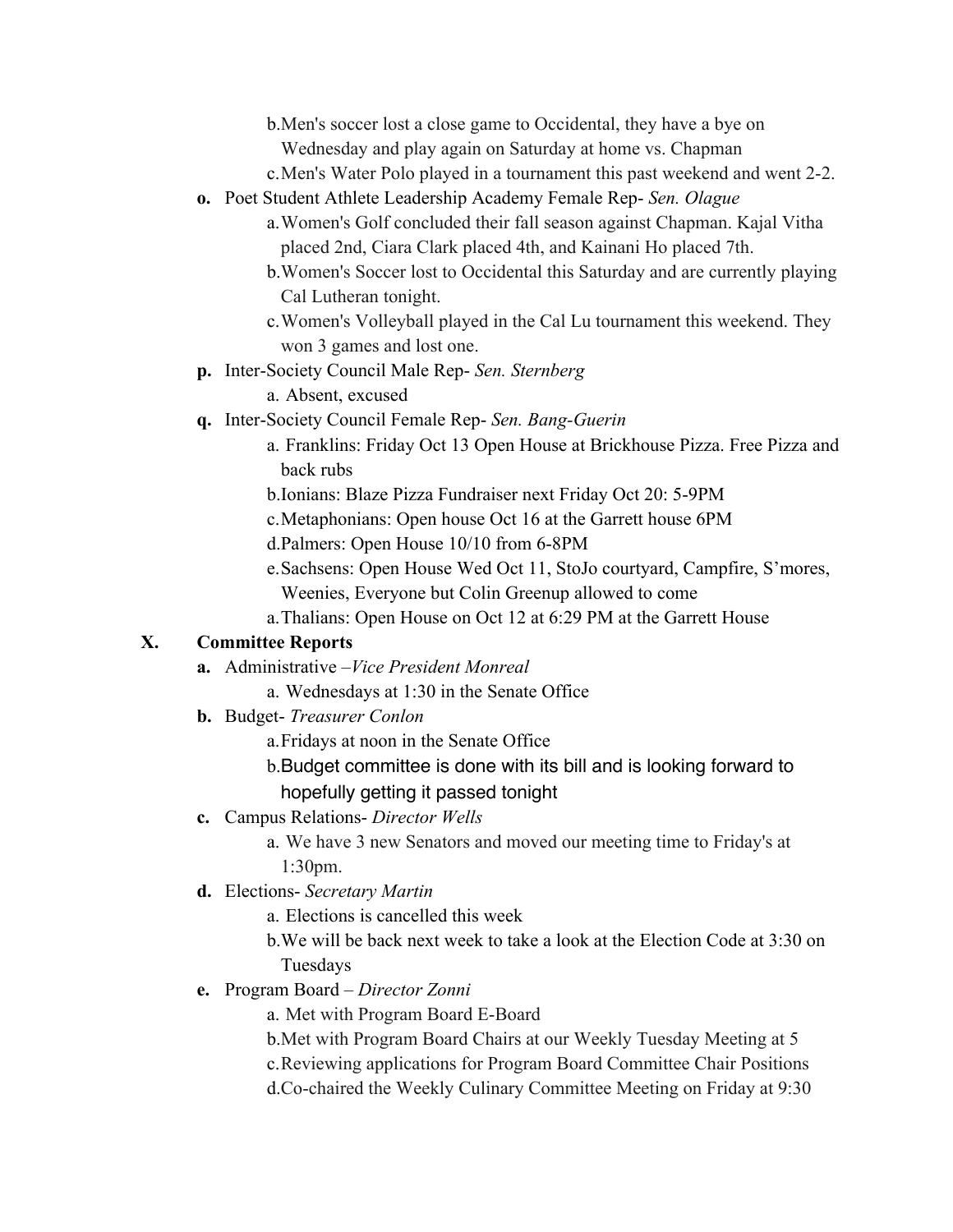e.Getting ready to bring Program Board's HallowEek to campus this week for all to enjoy (October 11-12, 2017)

- f. Planning and finalizing Program Board's Whittier Weekend Events
- **f.** Advocacy- *President Scurr*

a.Wednesday at 4:30pm in the Senate Office

b.Meeting with Disabilities Services on Wednesday about the railing

**g.** Culinary- *Director Wells*

a.Tabling this week

b.Student Dietary Needs Survey!

c.Outside CI on Wednesday 11:00am-2:00pm

d.Designing a POSTER!

e.We want MORE participation.

- **h.** Student Feedback- *Sen. Olague and Sen. Hidalgo*
	- a. Reached out to Dean Perez to ask about parking and set a meeting with him on Wednesday at 3pm
- **i.** Student Finance *Tres. Conlon*
	- a. Have not had great participation, please let constituents know that we are available for any student financial needs!

# **XI. First Readings**

### **a. Star Party**, *Physics Club*

a.Requesting \$2400 for transportation, campsite, van rental and gas, food, replacing tents and sleeping bags

b.*Sen. Britton*: Have you asked for any funding?

- **1.** Yes, the Physics Department cannot afford to give us money because they now have to pay for their tutors.
- c.*Sen. Johnson*: How long is it and how many students?

# **1.** 50 students and one overnight trip

# **b. Recruitment funds***, Asian Student Association*

a.Requesting \$150 for food to have a cook at a beach cookout

b.*Sen. Britton*: How is "recruitment funds" used?

**1.** *Tres*. *Conlon*: It depends on what the line item is that is requested on OrgSync. Whatever that states is the only thing that they can spend the money allocated on.

c.*Sen. Johnson*: How many members do you have?

1. We had 15 members last year, and about 20 new recruits

# **c. BSU Cookout**, *Black Student Union*

a.Requesting \$3100 for food, recommended is \$1300 based \$10 per person per the funding code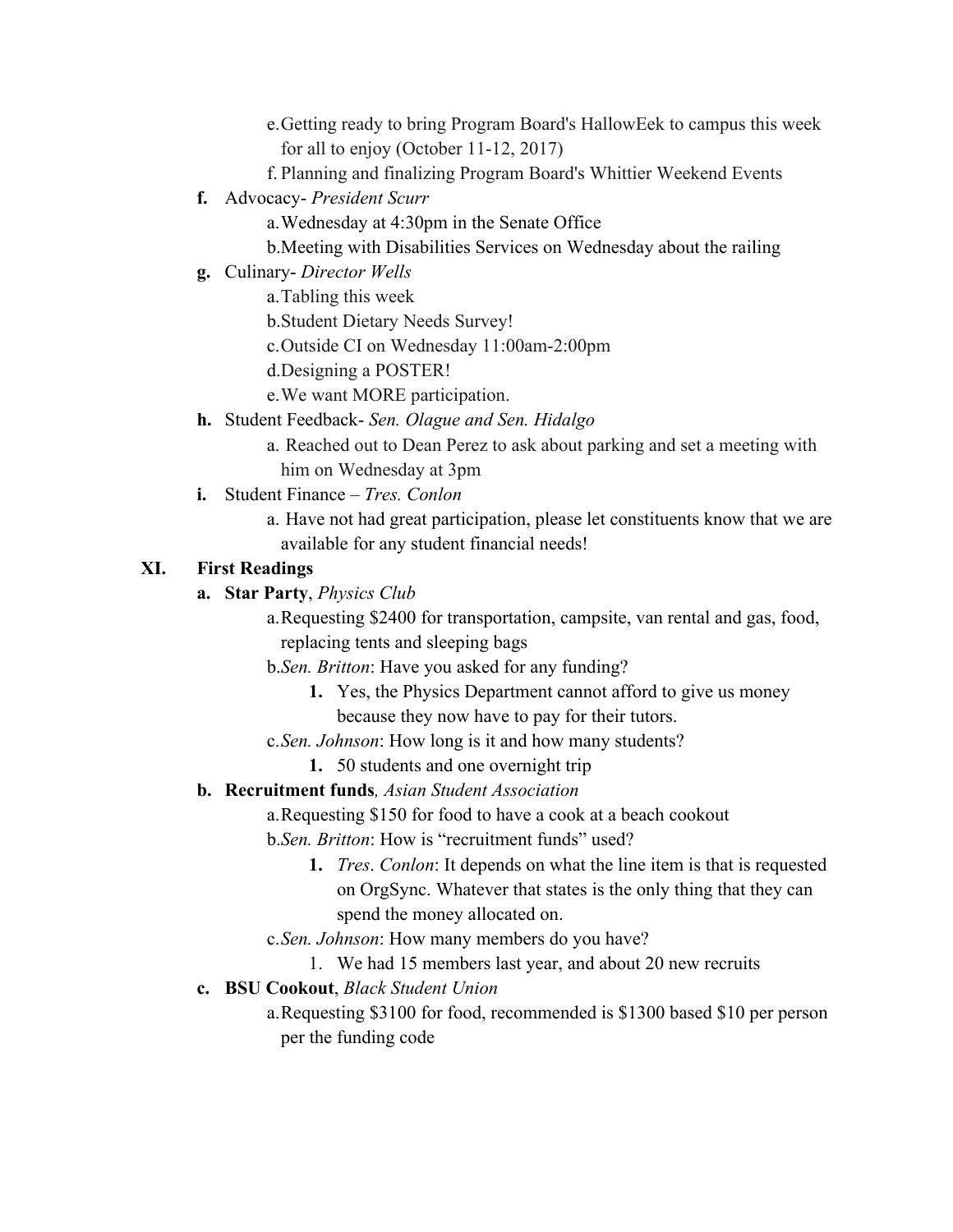- b.We are asking for more because food ran out within 25-30 minutes last year. We want it to be authentic, so this food is expensive. We had 130 people attend last year. Our attendance increases every year.
- c.*Sen. Segura*: Are people going for seconds?
	- **1.** Yes. Seconds and thirds.
- d.*Sen. Johnson*: What day is it?
	- 1. October  $28<sup>th</sup>$  4pm-7pm
- e.Sen. Gonzalez: Keep in mind these cookouts are the most attended cultural event. They do a great job every year.
- f. Sen. Olague: Is this replacing a meal at the CI?
	- 1. No, it is still open.
- g.Sen. Bertelsen: Will off-campus students be able to participate?
	- 1. Yes, food is for everyone.

#### **d. BSU Hair Symposium**, *Black Student Union*

- a.Requesting \$700 for 60 expected participants, recommended is \$600 b.Have a goal to educate others on black hair and culture and bring needed services to the campus
- c.We will be playing "Good Hair" and use to talk about cultural appropriation
- d.We will be having Professor Delfin speak on ethnography. Siobhan Skerrit will also be speaking.
- e.The money will be paying the stylists and barbers. They are coming from Oceanside and Pasadena and will not be asking for money to cover travel
- f. All styles will be deeply discounted or free! (compare \$24 to \$150)
- g.@braidsbyastou and @760natural on Instagram are the stylists, barber's info to come
- h.*Sen. Olague*: Is your stylist fee a set fee or by appointment?
	- **1.** It covers a hair appointment in general overall**.** We were told that \$1000 was the most that we could ask for and knew that that would cover 10 appointments per stylists. The stylists allowed more than that and were great to work with and just want to help.

### **e. Body Positivity Campaign!***, VIP*

- a.Requesting \$300 for chocolate covered strawberries and \$500 for coffee and tea
- b.We want to host a tabling event in front of the SLC and the CI to have an informative event on eating disorders. We will be promoting body positivity and giving tips for healthy eating, how to help a friend at risk, and signs of eating disorders.
- c.On Tuesday it is National Body Positivity Day so we would like to have an anti-body shaming event. Expect 200+ students.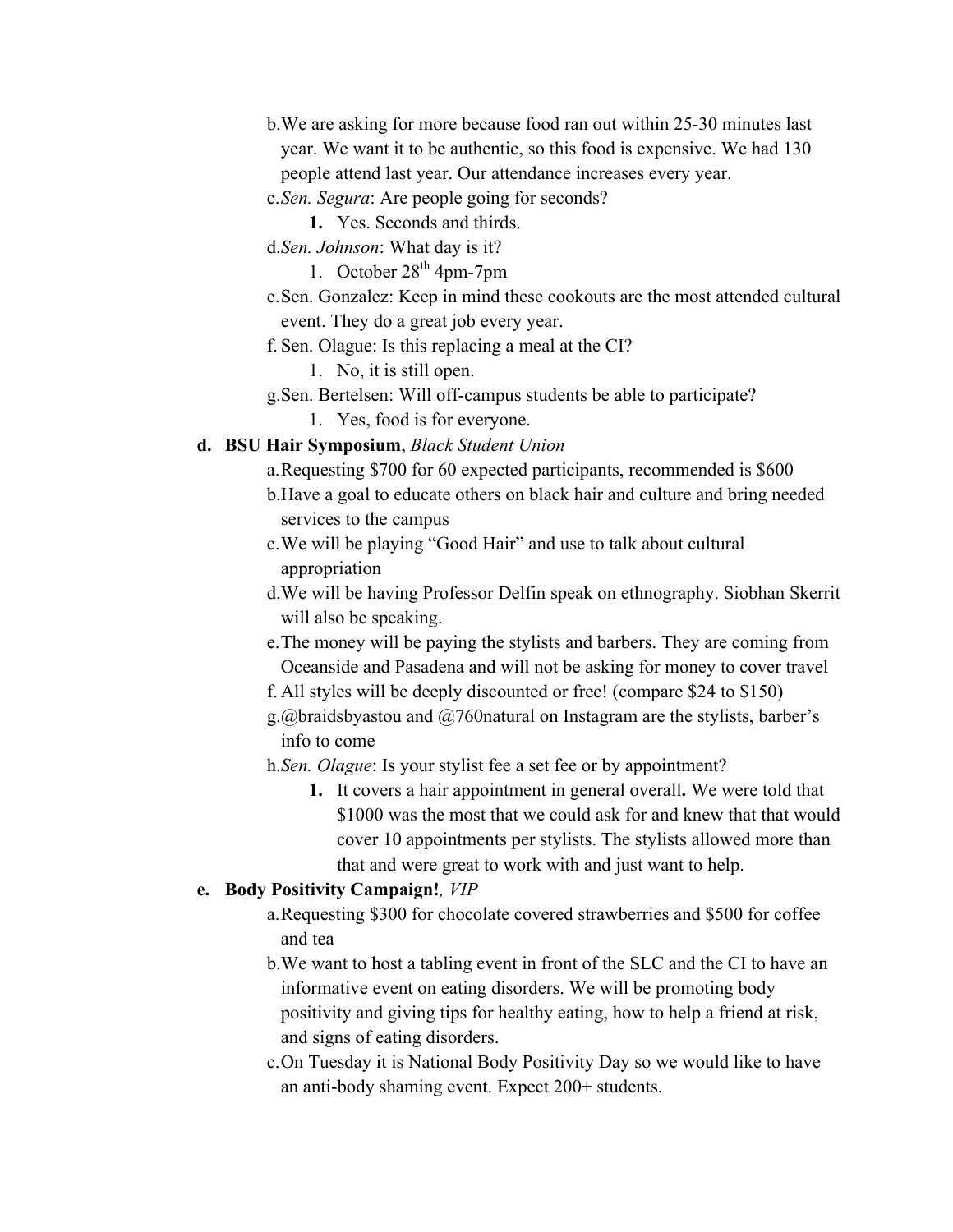- d.*Sen. Britton*: How much do the chocolate strawberries cost?
	- 1. \$1.75 per strawberry, Bon Appetit is expensive
- e.*Sen. Bertelsen*: What will your marketing look like?
	- 1. Mostly social media, word of mouth, and email
- f. *Sen. Lowinger*: I attended the talk last year with Katie Wilcox on body positivity. It was an amazing event that was very empowering for the entire audience.

#### **XII. Daily Calendar Considerations**

#### **a. PSALA T-Shirt Giveaway**, *PSALA*

- a.Asking for \$3000 for T-Shirts
- b.Decided on 100 shirts per 5 fall shirts at \$6 per shirt from Sargeant's c.Last year women's soccer gave out 100 shirts but had 195 people in
- attendance. Pac the Gac got 1500 attendees as well.
- d.We had the teams decide when their shirt giveaways will be.
- e.We will advertise our social media handle on the shirt to help get our membership out there and bridge the gap between all students on campus and create community.
- f.  $@$ wc leadership is our social media for instagram and they have been working really hard to get those platforms going. @thepoetpit is for Twitter.
- g.Want to work with WCSportsNetwork and the QC to advertise
- h.Most teams also have their own social media accounts
- i. *Rep. Bertelsen*: Would you consider in the future considering a giveaway that would not be so resource-intensive? T-shirts use a lot of water in their making.
	- 1. Yes, we will consider that in the future, and I appreciate that perspective.
- j. *Sen. Lowinger*: Would you consider making the T-shirt more Whittier College than Whittier Athletics? Some students may not want to be affiliated with athletics.
	- 1. Yes, we did consider that. We were looking at old logos as well to catch students' eye with something they may have not seen yet also.
- k.*Sen. Johnson*: I move to fund this in the requested amount.
	- 1. Seconded by Sen. Olague
- l. *Sen. Merino*: I call the question.
	- 1. With a vote of 10-0-4 this event is funded in the requested amount of \$3000

#### **b. Math Club Meetings***,* **Math Club**

a.Requesting \$150 for food and lecture